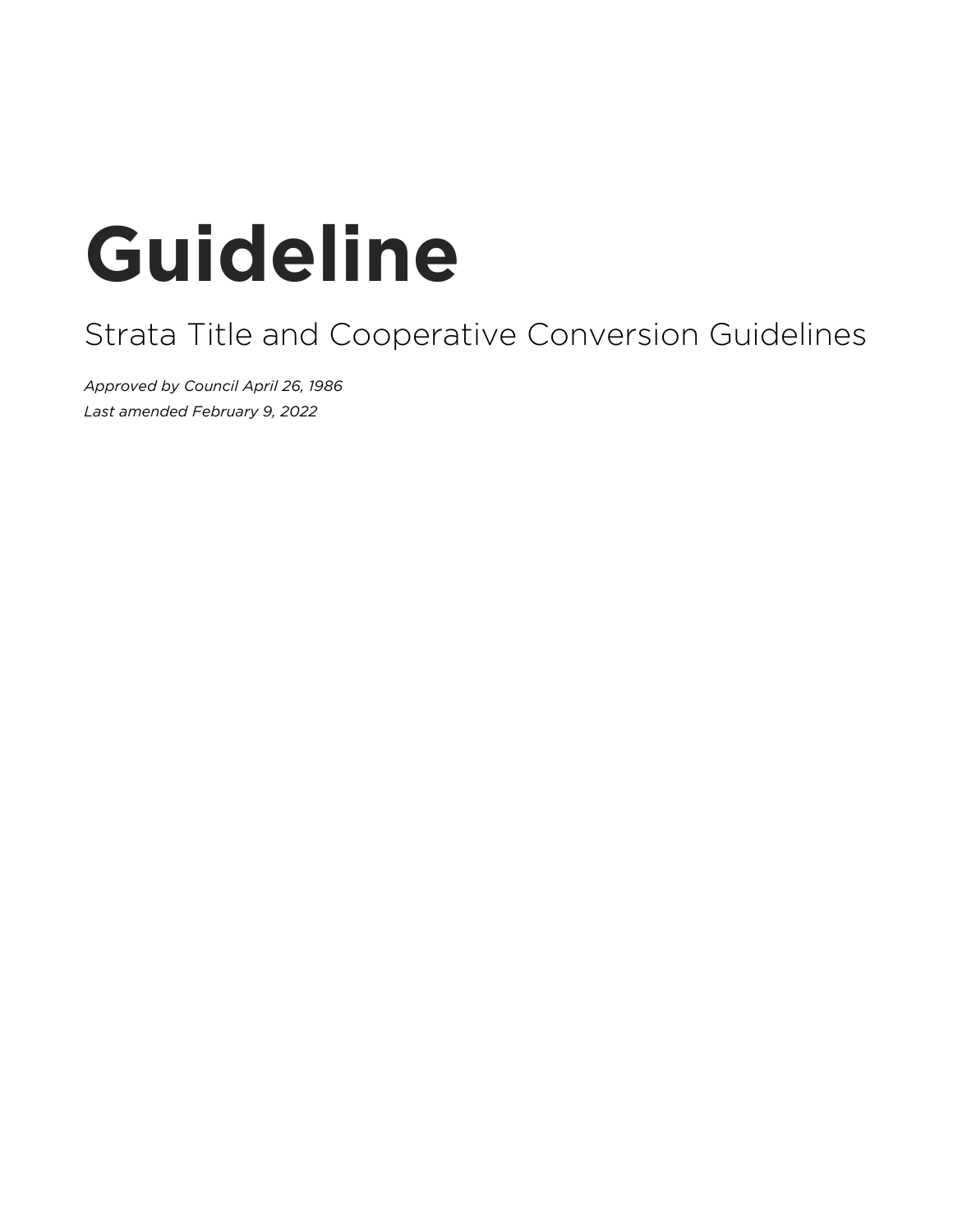## Application and Intent

These guidelines outline various factors which the approving authority will take into consideration in reviewing an application for converting a previously occupied building to strata title or cooperative ownership, and note certain conditions which will be applicable to both types of applications. The guidelines are intended to protect tenants who may not wish, or who are unable, to purchase their proposed strata lot or cooperative unit and to ensure that the building proposed for conversion is in a reasonable state of repair.

Under section 242(1) of the Strata Property Act of British Columbia, City Council is the approving authority for conversion of previously occupied buildings into strata lots. Pursuant to Section 242(10) of the Strata Property Act, Council has delegated its approval authority to the Approving Officer for the following types of strata title conversion applications:

- (a) Previously occupied residential buildings containing less than six dwelling units; and
- (b) All previously occupied commercial, retail, office, industrial, institutional, recreational or mixed use buildings which have never contained residential accommodation.

City Council is the approving authority for applications involving previously occupied residential buildings with six or more dwelling units. Council may also be requested to provide advice to the Approving Officer for any application where the Approving Officer (as delegated approving authority) is of the opinion the interests of residential tenants were not adequately respected in the change of occupancy, or there appears to be an attempt to circumvent these guidelines. Under section 6 of the Real Estate Development Marketing Act of British Columbia, City Council is the approving authority for conversion of previously occupied buildings into cooperative units.

#### Statutory Provisions

With respect to strata title conversion applications, the Strata Property Act requires that the approving authority must consider, in making its decision, the following:

- (a) The priority of rental accommodation over privately owned housing in the area;
- (b) Any proposals for the relocation of persons occupying a residential building;
- (c) The life expectancy of the building;
- (d) Projected major increases in maintenance costs due to the condition of the building; and
- (e) Any other matters that, in its opinion, are relevant.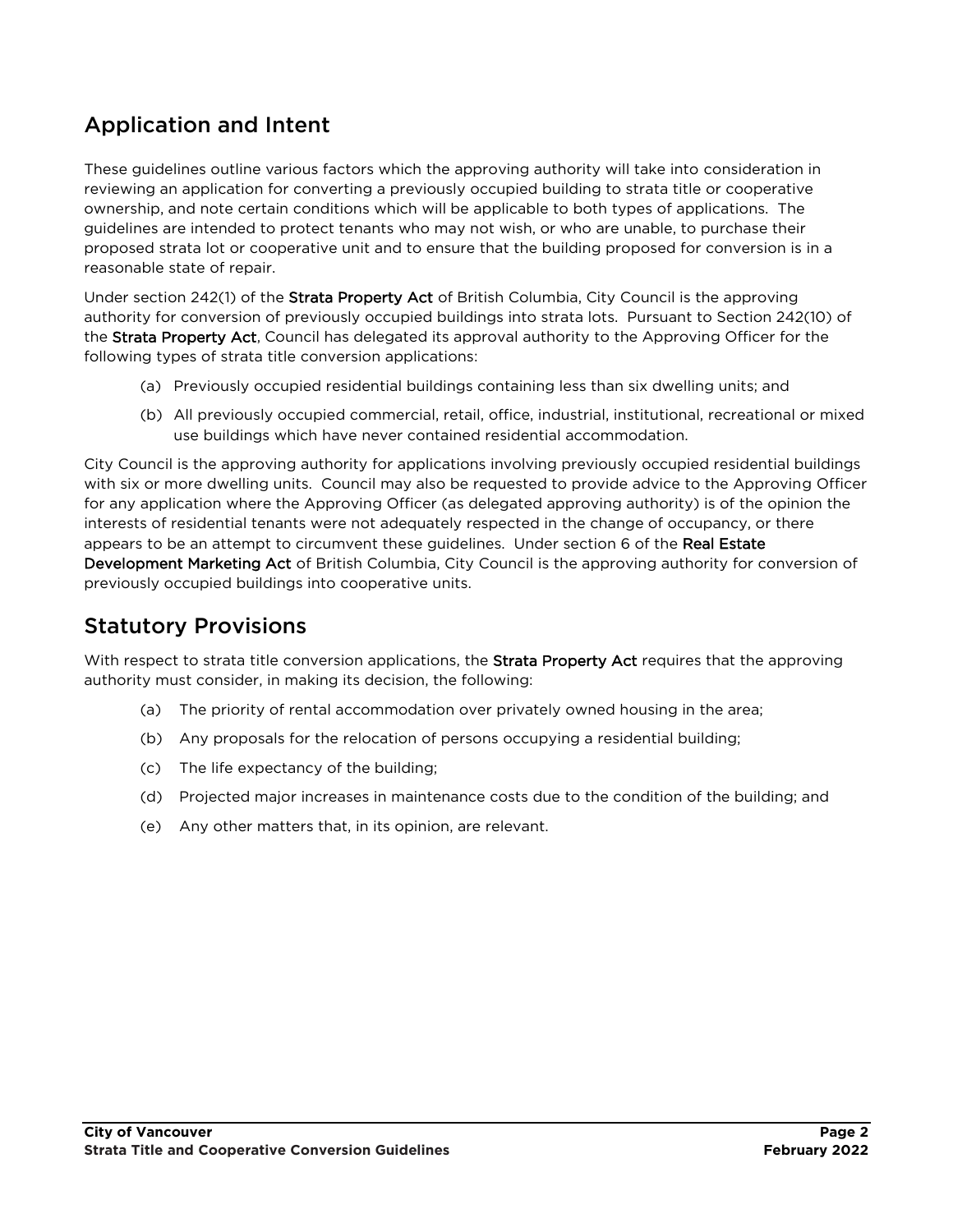### Guidelines

#### 1 City Guidelines

- (a) For the approving authority to give favourable consideration to an application for converting a previously occupied building to strata title or cooperative ownership
	- (i) At least two thirds (2/3) of the households occupying the building must have given their written consent to the conversion; and
	- (ii) The interests of all tenants must have been adequately respected in the conversion process.
- (b) The approving authority may refuse an application where in its opinion there appears to be an intent to circumvent these guidelines, or the interests of the rental tenants were not adequately respected in the change of occupancy.
- (c) The approving authority may refuse an application involving a building which is non-conforming as to use or regulation pursuant to the provisions of the City's Zoning and Development By-law.
- (d) The approving authority may refuse an application for conversion of a multiple dwelling, multiple conversion dwelling, or infill multiple dwelling consisting of three or more dwelling units, in the C-2, C-2B, C-2C, C-2C1, RM-2, RM-3, RM-3A, RM-4 and RM-4N, RM-5, RM-5A, RM-5B and RM-5C, RM-6, FM-1, or CD-1 District or Districts Schedules, in which rental replacement is required under the Rental Housing Stock Official Development Plan. For more information, please refer to the following documents:
	- (i) Rental Housing Stock ODP
	- (ii) Administrative Bulletin: Rental Housing Stock ODP
- (e) The approving authority may approve an application, or approve it subject to terms and conditions, or refuse it, or refuse to approve the strata plan until terms and conditions imposed by the approving authority are met. Terms and conditions will ordinarily require that the building substantially comply with applicable City by-laws, and that the owner provide for the needs of disadvantaged tenants residing in the affected building.
- (f) Conditions imposed by the approving authority must be fulfilled within one year from the date of the approval in principle. Thereafter a new application shall be required to be submitted to the Subdivision and Strata Title Group.
- (g) The approving authority's decision on any application is final and where an application is refused, no similar application will be considered until one year from the date of the approving authority's refusal.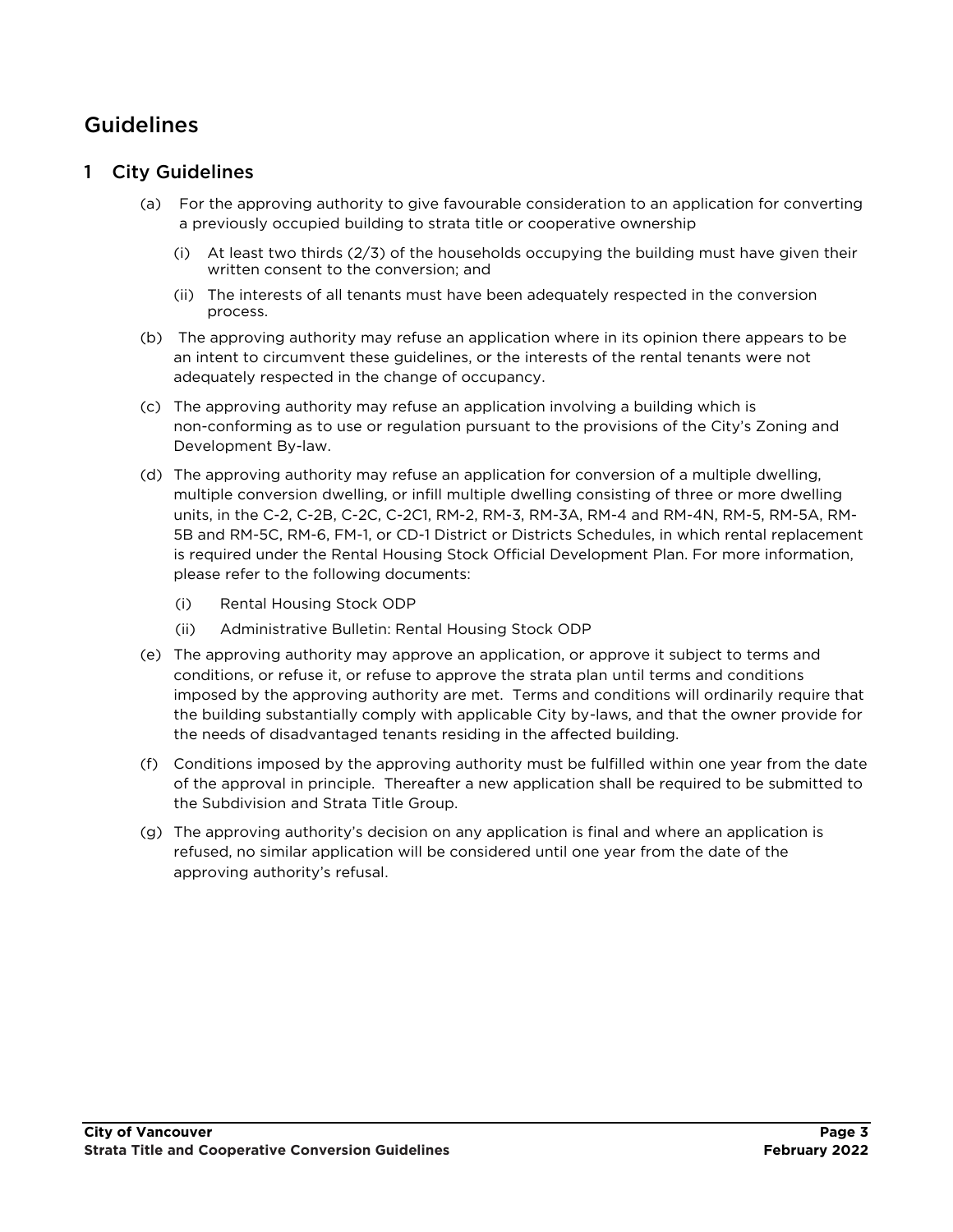#### 2 Application Procedure

- (a) Prior to filing a conversion application, the applicant should contact the Enquiry Centre (604- 873-7611) located in the Development and Building Services Centre, Ground Floor, West Annex of City Hall, to discuss whether development and building permit applications are first required for change of use, alterations or additions to the building. An applicant must secure any required permits before submitting a conversion application.
- (b) The applicant should submit a conversion application to Subdivision and Strata Title Group City of Vancouver West Annex, 515 West 10<sup>th</sup> Avenue Vancouver, B.C. V5Z 4A8

The applicant shall include the following:

- (i) A letter stating the property address and legal description of the site and providing the names and mailing addresses of the persons occupying the building, together with the proposals by the owner developer for the relocation of persons who may be affected by the proposed conversion;
- (ii) A site plan, drawn to a scale of at least 1/16-inch to one foot (1:200 in metric), including a northpoint and an indication of the scale, and showing:
	- (1) The location and dimensions of the site boundaries and the area of the site;
	- (2) Adjoining street names;
	- (3) The location, size, shape and siting (including setbacks) of all existing and proposed buildings or additions, including accessory buildings; and
	- (4) The location and dimensions of all off-street parking and loading spaces, manoeuvring aisles and access driveways from streets and lanes.
- (iii) Floor plans, drawn to a scale of at least 1/8-inch to one foot (1:100 in metric), including a northpoint and an indication of the scale, and showing.
	- (1) The dimensions of all rooms and halls, and all outside dimensions including balconies and decks; and
	- (2) The areas of the building designated as strata lots, common property and limited common property.
- (iv) A notarized declaration stating:
	- (1) That each person occupying the building has been given written notice of the intent to convert the building into strata lots under the Strata Property Act or cooperative units under the Real Estate Development Marketing Act together with the date of notice;
	- (2) The number of units occupied on the date of the notice;
	- (3) That notices have been posted in conspicuous places in the building, advising of the intent to convert the building into strata lots under the Strata Property Act or cooperative units under the Real Estate Development Marketing Act; and
	- (4) That each person occupying a unit in the building has been provided with prospective sale prices, example management fees and a copy of the declaration of the building quality outlined in (v);
- (v) A written report from a registered architect, engineer, or any other person, in a form acceptable to the City Building Inspector, that the building is of a reasonable quality for